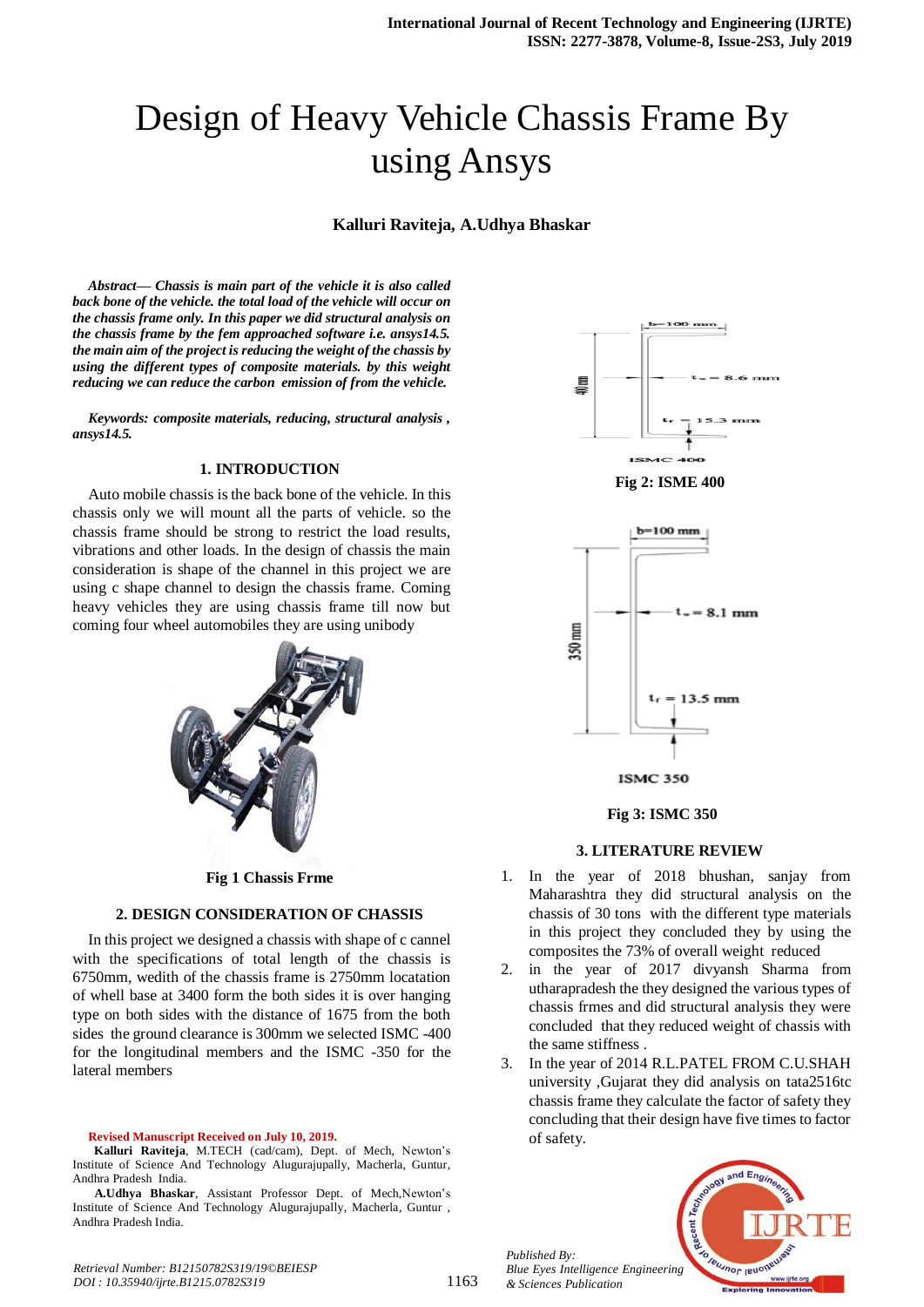4. In the year of 2017 prashanth, suresh from the Hyderabad they worked on the design and analysis of the chassis in that analysis they used e-glass composite materials to reduce the weight of the chassis in that they concluded that by using e-glass they reduce 75-85 % of the weight .

#### **3. INTRODUCTION TO CATIA**

CATIA is simply know as computer –aided – design which invented by the dassult systems in the year of the 1977 as parent company with the participate company as IBM in our technical stream we have so many 3d cad modeling software like pro-e, solid works, uni-grphics, solid work etc …but coming catia it is very easy and clear then all the software's we we mentioned above it has a unique feature like all the software's are parametric based software's but coming to catia it is an feature based software with using one option we can perform only one function. catia is came with nearly 17 different modules which used in different fields .

in aerospace design they will use catia tool for the surface design why because this one is flexible tool for the surface design by using catia we can perform 2d, 3d modeling, drafting, assembly, wireframe, sheet metal design for civil people we have plant design for aerspace we have generative shaper design now a days in medical field also they are using catia for their tool designs.

in recent day the dassult system stared the cam and cae tool in catia so now we doing manufacturing as well as analysis also in catia it self.

in this project we design the chassis frame by using the catia v5 r20 with given dimensions we used part design for the design of assembled all the parts of the chassis frame after completing the part design we went assembly module for the assembly we did assembly of the parts which we designed in part design module.



**CHASSIS MODEL IN CATIA V5R20**

### **4. FINITE –ELEMENT-ANALYSIS**

The Finite-Element –Method is a numerical technique to find approximate solutions with using partial differential equations it was started with need of solving complex problems in aerospace, mechanical and civil engineering in this structural analysis we will calculate the strength , stiffness of the structure and weight of the structure.

latter on it came with the heat equations vibration analysis flow analysis by using this fem analysis we have different types of fem tools which originated in 1970's i.e. Ansys, hyper mesh, ABAQUS, ls-dyna, nastran etc…….

In this project we used Ansys as a analysis tool. Ansys was invented by the john Swanson in the year of 1970.it made

numerous acquisitions for the engineering companies. in this Ansys we have nearly 24 types of analysis. it used for structural, thermal, fluid dynamics electronic design and other analysis.

#### **5. STRUCTURAL -ANALYSIS & RESULTS**

In this paper we have a tendency to style chassis frame in catia v5r20 once completion of the look we have a tendency to stared a method in Ansys here we have a tendency to did study static structural analysis during this beginning is engineering information during this engineering date we have a tendency to gave the martial that we have a tendency to mentioned in our abstract i.e. AISI1015 and AM162 .after the completion of engineering information we want to to the pure mathematics during this ster we have a tendency to foreign the look that we have a tendency to did in catia. before import we have a tendency to saved that half design in .igs format then we have a tendency to wiil get that model in to the ansys once completion of the commercialism we have a tendency to did meshing then we have a tendency to gave the hundreds and boundary conditions within the last stage we have a tendency to calculate the deformation ,equivalent stress and strain over the suspension systems for the all 2 materials.

#### **6. ANALYSIS OF CHASSIS IN ANSYS**



**Chassis model in Ansys**



**Mesh Model in Ansys**

*Published By: Blue Eyes Intelligence Engineering & Sciences Publication* 



*Retrieval Number: B12150782S319/19©BEIESP DOI : 10.35940/ijrte.B1215.0782S319*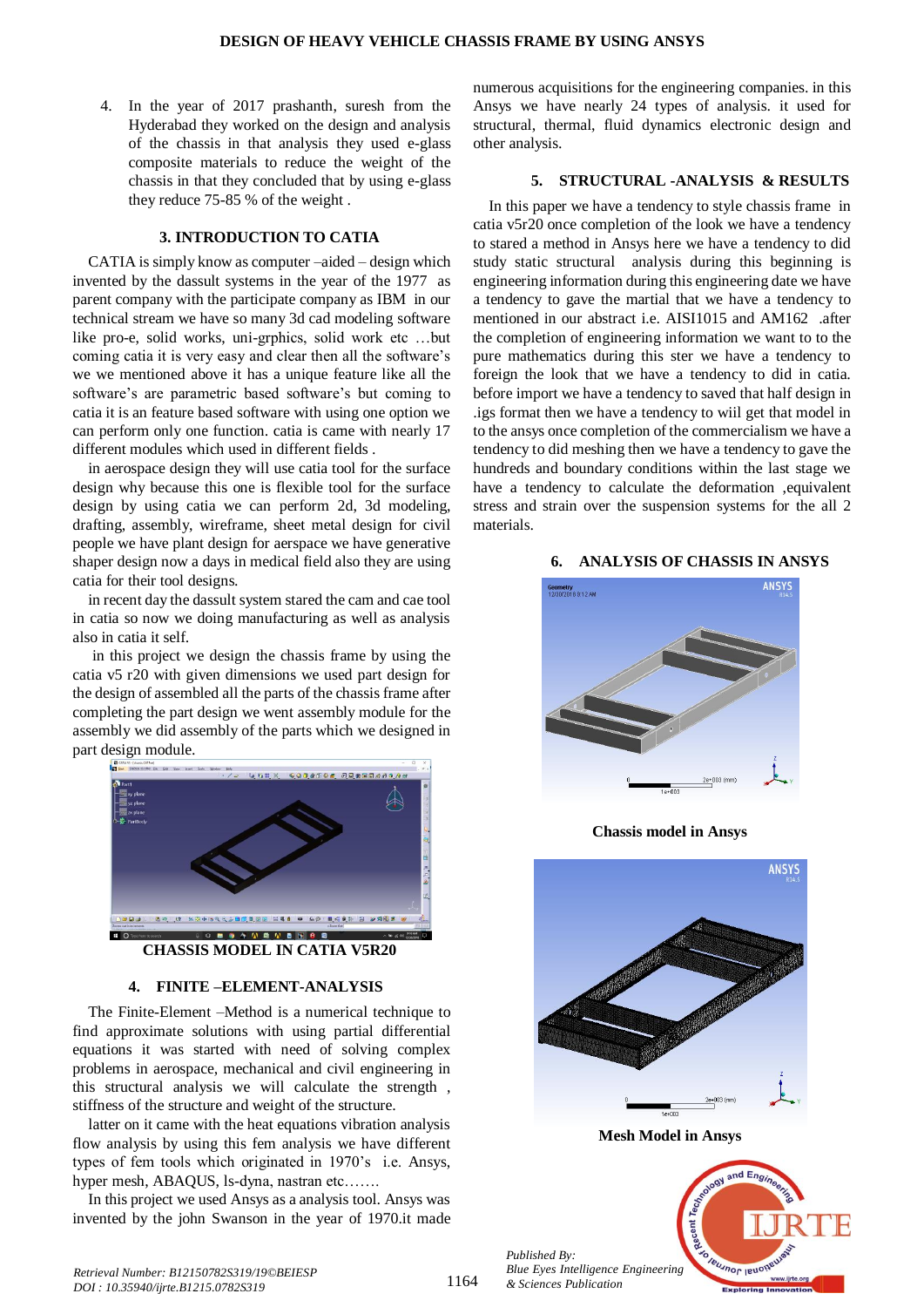







## *AISI 1015*



**Total Deformation**



**Equivalent Stress**



 **Equivalent Elastic Strain** 

*AM162*



 **Total Deformation**



**Equivalent Stress** 



**Equivalent Elastic Strain** 



*Published By: Blue Eyes Intelligence Engineering & Sciences Publication*